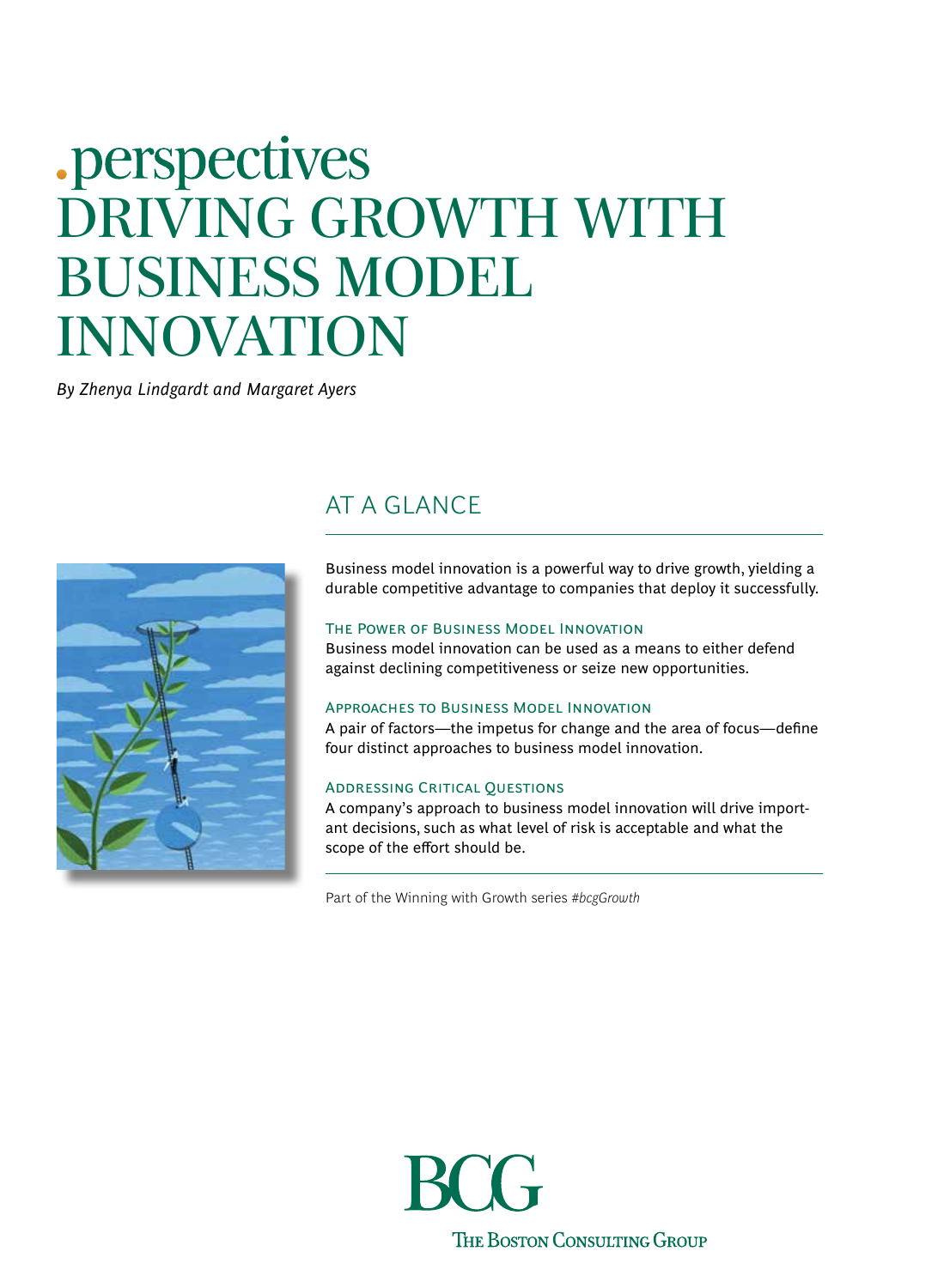**T**oday, with increased marketplace volatility and the rising diversity of attractive customer segments, business models age faster than ever before—making business model innovation an important strategy for driving value-creating growth. It can be deployed to both defend and disrupt: a powerful response to declining competitiveness and a decisive means to seize new opportunities.

But executing business model innovation—the process of changing both the value that is promised to customers and how it is delivered to tap into new profit sources—is certainly more complex than traditional product or service innovation. It's hardly surprising then that although 94 percent of the 1,500 senior executives surveyed in the 2014 installment of The Boston Consulting Group's annual research on the most innovative companies reported that their companies had engaged in business model innovation to some degree, only 27 percent said their organizations were actively pursuing it. This is despite the fact that the complexity of the large-scale change effort involved makes it difficult for rivals to imitate, which affords successful innovators with both a longer head start and a more durable competitive advantage.

Companies hoping to drive growth through business model innovation face a number of critical questions: How broad should the scope of the effort be? What is the appropriate level of risk to take? Is it a onetime exercise, or does it call for an ongoing capability? How can a company discern which new business model is the most attractive? And what differentiates those companies able to transform their business models from those that might run a pilot but fail to fundamentally change the company's trajectory?

To answer those questions, it is important to realize that not all efforts toward business model innovation are alike. Understanding four distinct approaches can help executives make effective choices in designing the path to growth.

## Four Approaches to Business Model Innovation

To understand which business model innovation approach fits best for any individual company, it is critical to understand both impetus and focus. Impetus: Is the company defending against an external threat, such as commoditization, new regulation, or an economic downturn—or is it proactively disrupting the status quo? Focus: What is the most attractive area of opportunity—does it reside in the core business or in adjacent businesses or markets?

These two factors define a matrix of four approaches to business model innovation. (See the exhibit below.) Within each of the four approaches,

Understanding four distinct approaches can help executives make effective choices in designing the path to growth.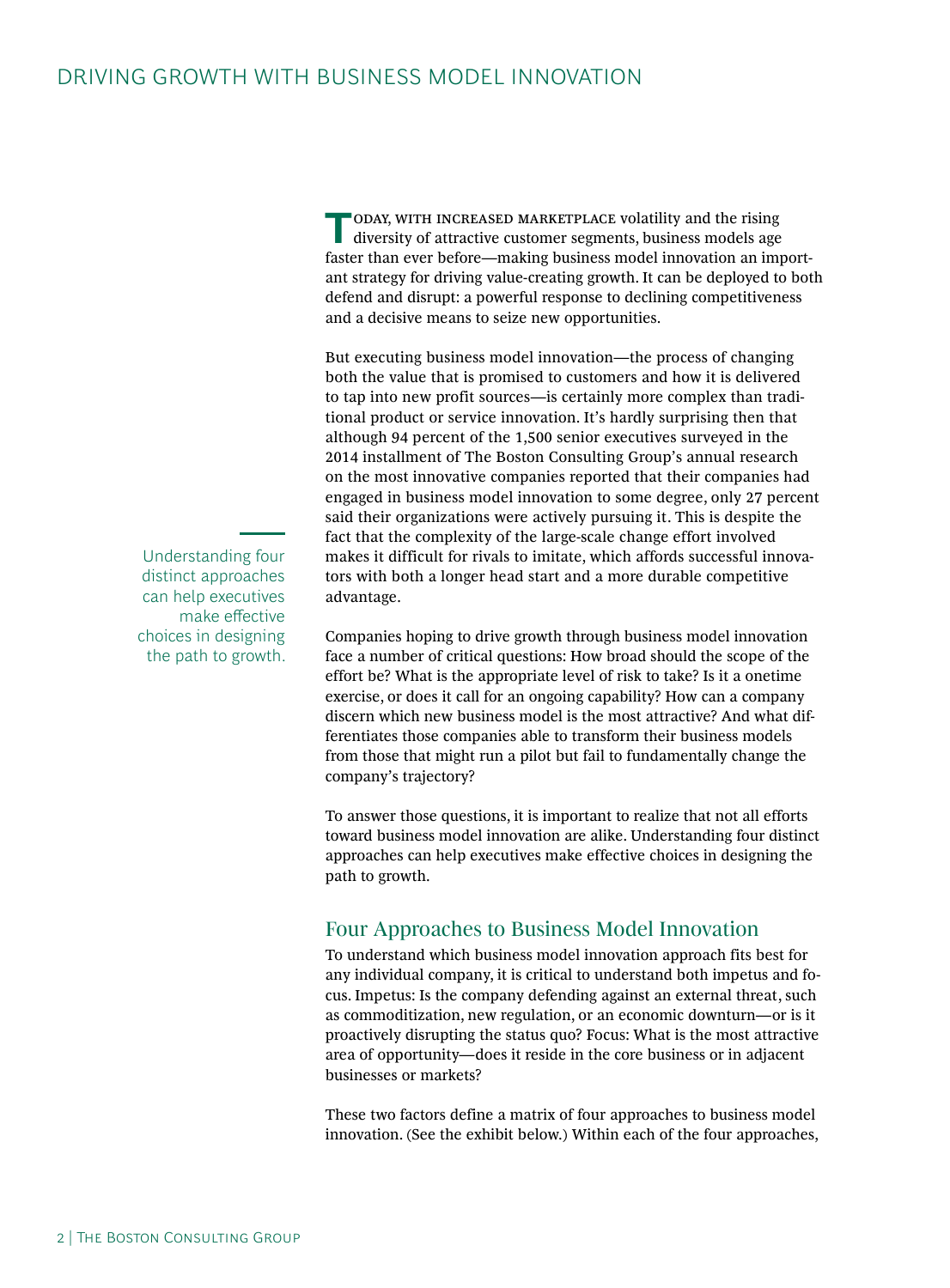

#### **Four Approaches to Business Model Innovation**

companies will employ different tactics to successfully rebuild their models and make different choices.

- *The reinventor approach* is deployed in light of a fundamental industry challenge, such as commoditization or new regulation, in which a business model is deteriorating slowly and growth prospects are uncertain. In this situation, the company must reinvent its customer-value proposition and realign its operations to profitably deliver on the new superior offering.
- *The adapter approach* is used when the current core business, even if reinvented, is unlikely to combat fundamental disruption. Adapters explore adjacent businesses or markets, in some cases exiting their core business entirely. Adapters must build an innovation engine to persistently drive experimentation to find a successful "new core" space with the right business model.
- *The maverick approach* deploys business model innovation to scale up a potentially more successful core business. Mavericks—which can be either startups or insurgent established companies—employ their core advantage to revolutionize their industry and set new standards. This requires an ability to continually evolve the competitive edge or advantage of the business to drive growth.
- *The adventurer approach* aggressively expands the footprint of a business by exploring or venturing into new or adjacent territories. This approach requires an understanding of the company's competi-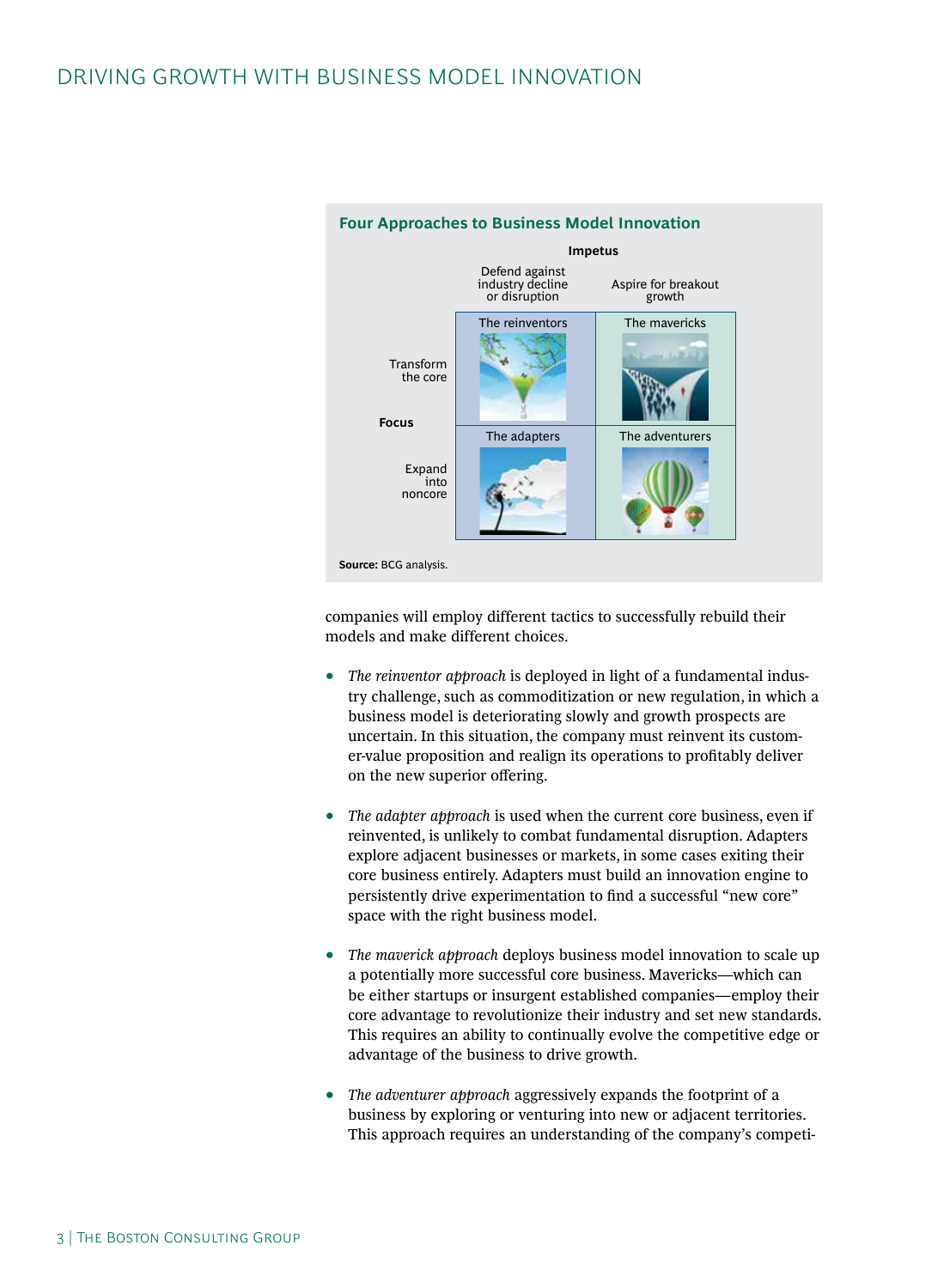tive advantage and placing careful bets on novel applications of that advantage in order to succeed in new markets.

### Business Model Innovation in Action

There is no simple formula for successfully reinventing a company's business model. Instead, companies within each of these four categories often deploy different tactics. These tactics touch on everything from how to recognize the key opportunity to how to implement the new model and harness the necessary resources. We delve into the stories of four companies, cases that highlight how a different set of moves are required to succeed under each approach.

#### **Reinventor: Schlumberger confronts the changing market for oil**

**and gas.** Reinventors respond to intense pressure by rethinking their existing operation. For these companies, there are two key steps to remaking the business model:

- *Redefine value for customers.* Reinventors do not need to be radical. Rather, they capitalize on their expertise to find ways to reinvent their customer-value proposition to unlock new advantages, such as customer loyalty. Moving from providing commodity products to embedding products in more value-added services is one common pathway.
- *Cannibalize proactively.* Though the change may not be revolutionary, efforts must be broad-based and fully committed—including a willingness to reinvent every function in the company in order to deliver on a more attractive value proposition to the customer profitably. Reinventors do not deny the decline of the core business. Instead, they figure out how to control and benefit from it—rather than letting rivals set the terms and the pace.

A fundamental shift is occurring in the oil industry: reserves in easy-toexploit fields are being depleted. And newly discovered reserves frequently sit in deep water or remote locations, requiring complex, costly, and often high-risk projects in order to gain access to them. At the same time, international oil companies are trying to extract as much as possible from existing oil fields, efforts that also come with high costs and significant technical obstacles. For oil services company Schlumberger, the disruption facing its core customers threatened the future growth of its traditional drilling and production-services operation.

There was a major opportunity, however, for Schlumberger to expand the role it played for national oil companies, entities that controlled significant untapped reserves. The company responded by increasing its focus on a different business model within its core, a unit called integrated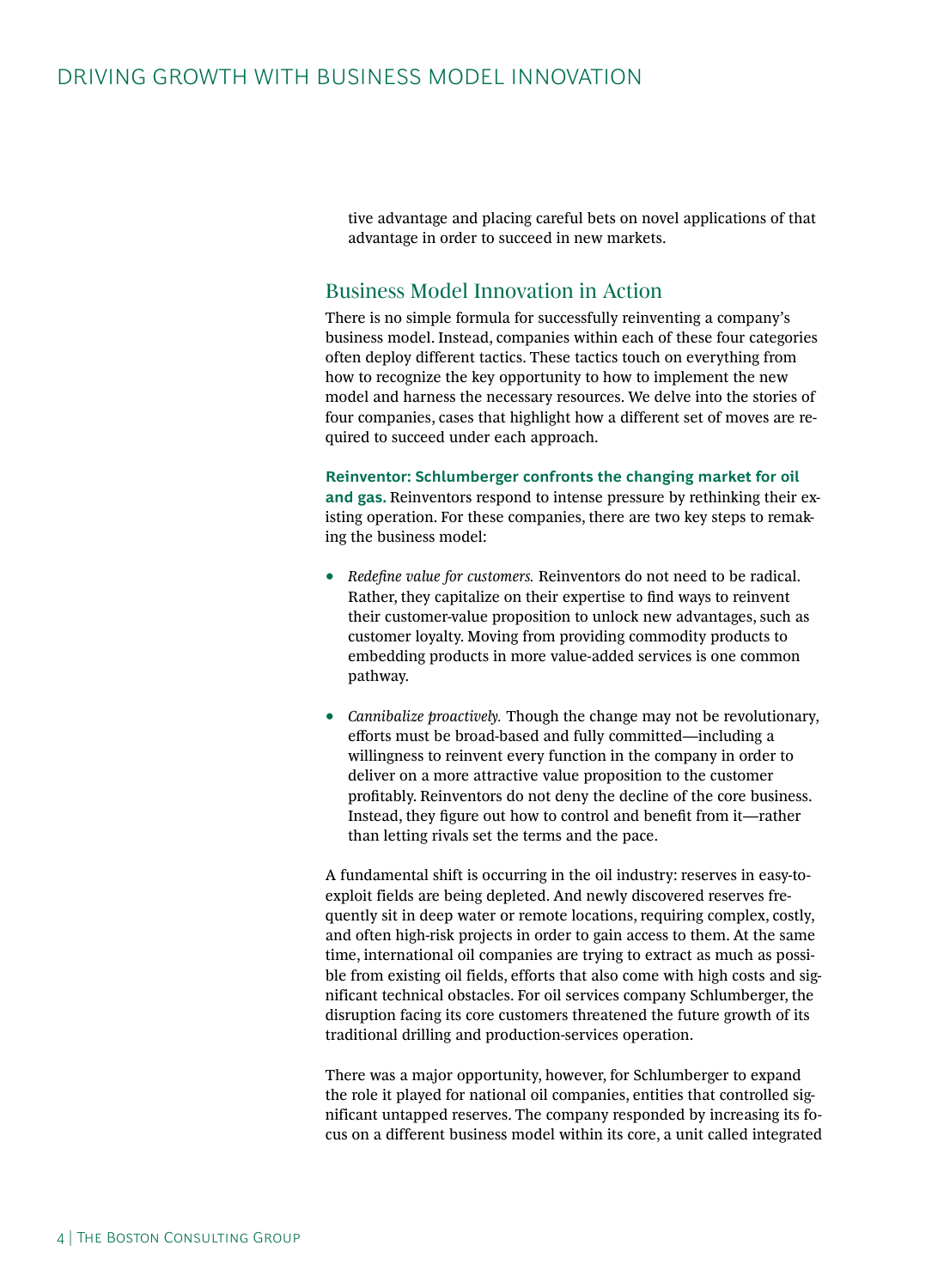project management. By collaborating across business lines and contracting for third-party services when needed, integrated project management offers customers a turnkey solution—rather than individual products or services—for increasingly large and complicated projects. And under this model, Schlumberger often assumes some of its clients' exposure by creating risk-sharing arrangements.

The new model appeals to national oil companies in particular because these companies often lack the expertise and technology to manage large oil projects on their own. In those cases, however, Schlumberger's integrated-project-management unit is infringing on the role that major oil companies—also Schlumberger customers—have typically played for national oil companies. The upshot: As Schlumberger's business expands, it risks alienating a critical customer base within its traditional services business.

Despite that trade-off, Schlumberger pushed aggressively into integrated project management. By 2013, the company was managing 55 projects in more than 40 different countries with revenues from integrated project management growing at an average annual rate of 13 percent from 2002 through the end of 2011.

**Adapter: Aon Hewitt responds to health care reform.** Adapters focus on finding a way to exploit their core business expertise to break into new markets and businesses. In order to succeed, they must address two issues:

- *Find untapped value in current assets and capabilities.* Expanding into new markets inevitably requires operating in unknown areas and experimenting. Adapters minimize additional risk by understanding their strengths and moving decisively to apply them in new—and growing—areas.
- *Make adversity an advantage.* The most attractive opportunities often exist where market disruption or new regulations expose new customer needs. Adapters tap into these.

Aon Hewitt, a global talent, retirement, and health-solutions company, moved on both fronts as it looked for ways to address the transformative changes in the U.S. health-care industry. With the rising cost of providing health care and the declining health of U.S. workers, employers were struggling to offer high-quality, affordable health care for employees and their families. They were also paying into a system in which they had no control or influence over the supply and price of services.

Recognizing that new solutions were needed, Aon Hewitt moved to harness its benefits expertise and trusted reputation to build a business in

Integrated project management offers customers a turnkey solution for increasingly large and complicated projects.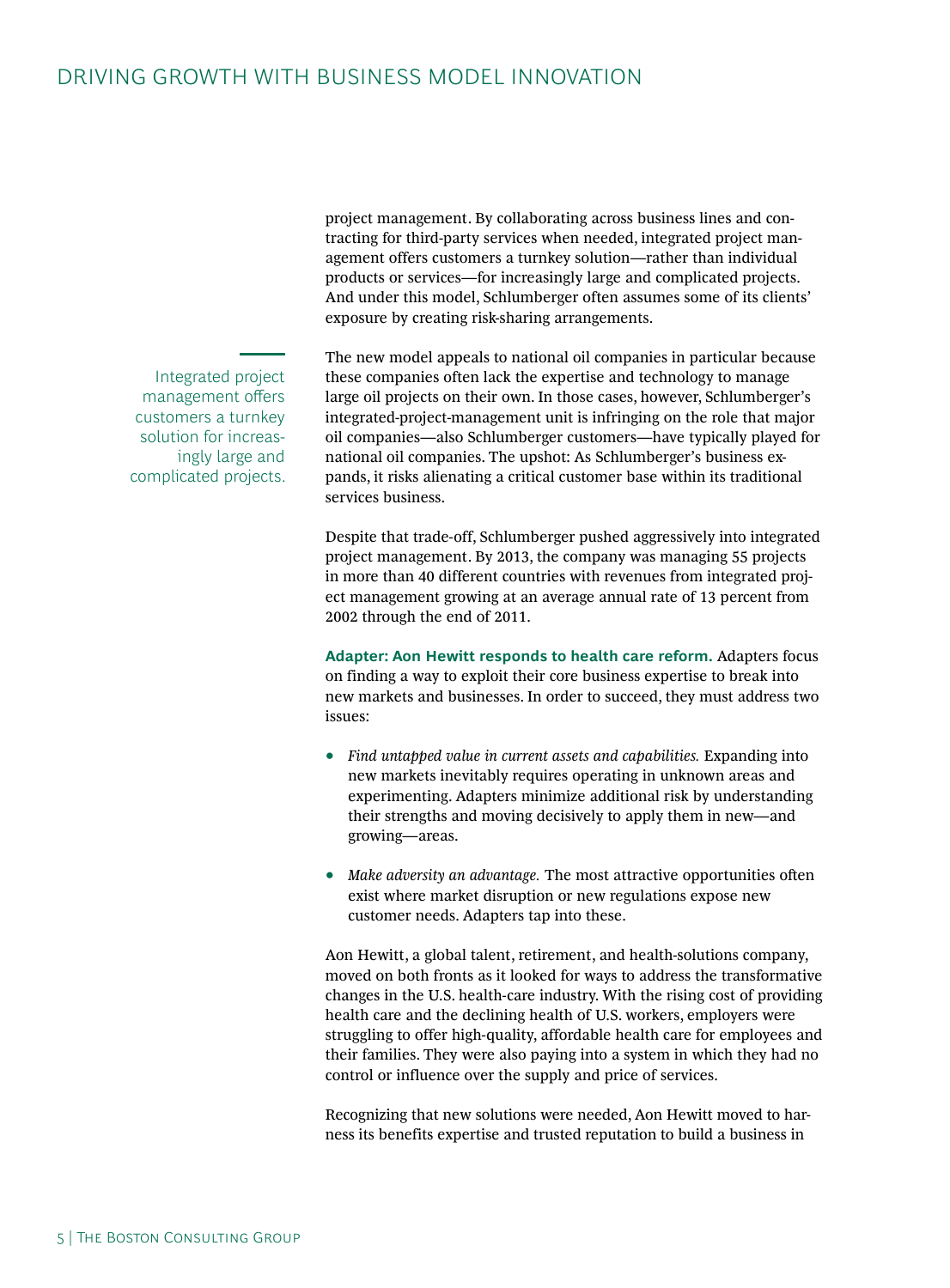an adjacent space—private health exchanges. And although the company had been working on a private-exchange model for several years, the Patient Protection and Affordable Care Act accelerated its creation by prompting an increasing number of employers to rethink their role in employee health care. In late 2011, the company was the first to launch a multicarrier, multiemployer private exchange to serve large employers. The aim was to establish private exchanges as an alternative to public exchanges, providing a means for large employers to offer more choice, cap health care costs, and reduce the burden on HR departments. Aon Hewitt CEO Gregory Case went on record to say that the company would spend \$100 million over the course of a couple years to build that business.

Aon Hewitt is at the forefront of a potentially significant shift. In 2014, the company conducted a survey of more than 1,200 large employers and found that a full 33 percent expected the private-exchange model to be the preferable approach for offering employee health benefits in three to five years—up from just 5 percent at the time of the survey. And in the fall 2013 benefits-enrollment season, more than 600,000 employees and their family members signed up for health benefits through the Aon Active Health Exchange. Significant uncertainty remains in this segment, including how private exchanges will evolve and just how much share they will garner over the long term. But Aon Hewitt has hedged its position should these mechanisms become a dominant force in the market.

**Maverick: Red Hat upends the software business.** Mavericks zero in on what established companies often overlook. They commonly leverage two key approaches:

- *Target the sleeping giant.* Mavericks exploit the complacencies of incumbents—a goal that calls for commitment and grit. Such complacency is often evident in low levels of customer satisfaction or the extent to which customer needs go unmet.
- *Minimize the barriers that stand between you and the customer.* While mavericks may have a superior offering or technology, the key to turning that advantage into value is often to connect with customers in a new way. This new approach must reduce the risk, inconvenience, or complexity of adopting the maverick's product or service.

In the case of Red Hat, the sleeping giant was Microsoft. By the late 1990s, Microsoft's Windows NT was the leading operating system, installed on well over a third of servers shipped each year. NT was stable and reliable, and it worked on a wide range of server hardware—but it was expensive and difficult to customize.

Red Hat sold a version of Linux—a powerful Unix-like open-source operating system developed by a self-organizing global community of pro-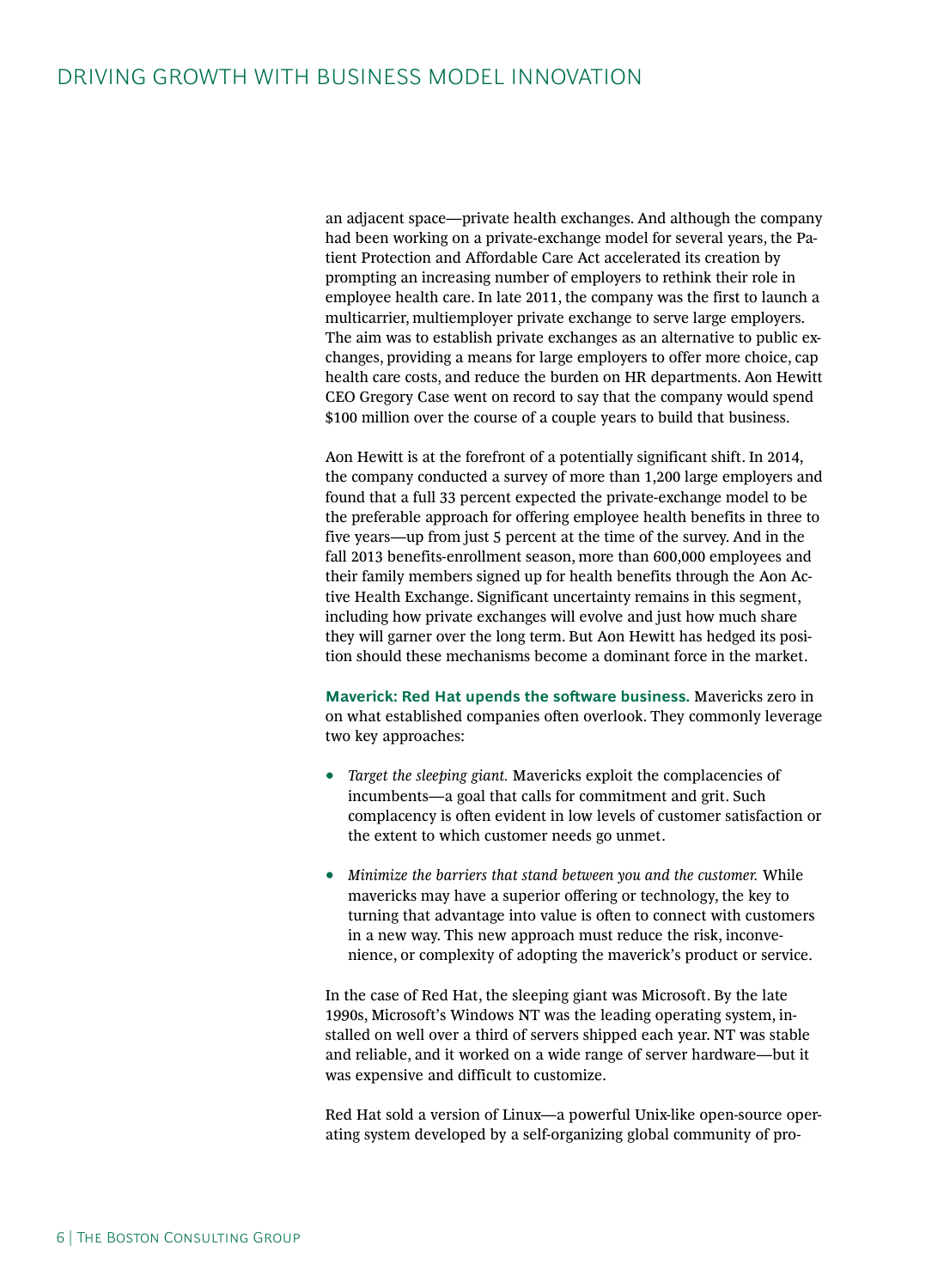For "adventurers," a primary challenge is managing the trade-off between innovating and protecting the core business. grammers. Red Hat's Linux was being used at nearly all of the *Fortune* 500 companies—but not on core enterprise applications such as major databases and transaction processing. The software was reliable, efficient, and significantly less expensive than NT, but few of the major enterprise applications offered by companies such as SAP, Oracle, and IBM were certified to run on it. Linux was a community creation, so the code changed frequently and application providers couldn't certify their programs to work on a moving target.

Red Hat addressed Linux's shortcomings among large corporate users through business model innovation. It created specific "releases" of the software. Those releases, purchased through a subscription, would remain constant for a predictable period of time so that enterprise users could depend on its stability—and customers would be able to test new versions extensively before deploying them. Linux's new stability cleared the way for Red Hat to forge partnerships with IBM, Oracle, and SAP, among others. Those companies not only certified their applications to run on Red Hat's releases but in some cases also sold Red Hat Linux along with their own products.

Supported by this new model, Red Hat introduced Enterprise Linux in 2002. By 2003, eight of the top ten investment banks used Red Hat Linux for mission-critical applications. And by the end of 2011, Red Hat was the first open-source software company to reach \$1 billion in annual sales.

**Adventurer: Virgin's new model powers expansion.** For adventurers, a primary challenge is managing the trade-off between innovating and protecting the core business. This implies two imperatives:

- *Stabilize the core.* Adventurers must be vigilant about ensuring that the company preserves a solid financial foundation and protects its resources. Many of these companies use outsourcing or partnering as a way to minimize capital investments and risk.
- *Establish a permanent, dedicated innovation team to place bets in new spaces.* Innovation for these companies is not a onetime effort. They establish a pipeline to generate new initiatives with well-tested managers at the helm of that effort. In this way, innovation efforts are managed separately from the core business.

Richard Branson is a self-described adventurer, a title that also fits the company he founded. Branson's Virgin Group has a knack for identifying markets in which leaders have grown complacent and disrupting those markets with a business model that puts a laser focus on customer needs.

Virgin has been able to explore new territory—from financial services to telecommunications to space travel—in great measure because it pre-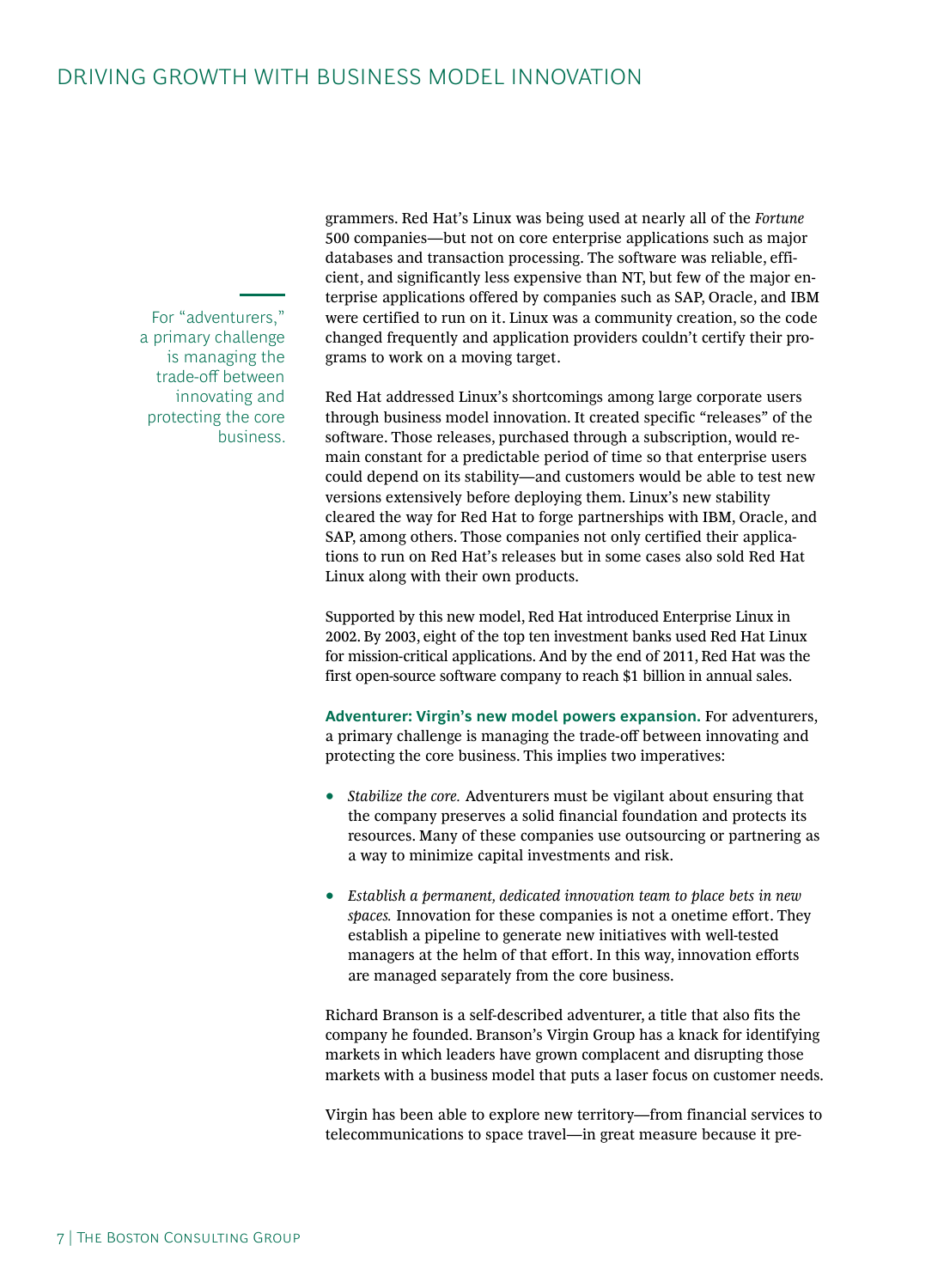serves the strong financial base of its core travel, entertainment, and lifestyle businesses. Branson encourages risk taking while still protecting the company against the downside of those initiatives. This discipline is reflected in the clear financial criteria set for new investments, including a projected internal rate of return of greater than 35 percent for startups and 25 percent for projects requesting follow-on funding.

At the same time, Branson does not leave the identification of opportunities to chance. He leads a senior investment team, comprising highly successful Virgin executives with extensive experience outside the company. This team is tasked with spotting and selecting new investments.

**E**XAMINING THE TRACK RECORD of successful business model innovations reveals that such innovation can be a solution to major challenges and a tool to accelerate growth. To begin to assess whether your best opportunities reside within or adjacent to your core—and whether you will gain more from playing defense in existing markets or going on the offense in new ones—ask yourself the following questions:

- *Look beyond your current product or offering.* What is the broader problem you are solving for your customers? How would someone else solve it differently? Can you reinvent the value proposition to your current customers?
- *Stare oblivion in the face.* Is your business in a slow but definite long-term decline or is there a big event that could render your business irrelevant in the not-so-distant future? Even if you best competitors in this situation, would you still fall short of your growth aspirations? What decisive business-model moves might represent an antidote?
- *Broaden the ecosystem.* Are there "unusual suspects" for partnerships? Could this be a path for entry into adjacent spaces?
- *Take a different perspective.* How might different mind-sets point you toward different actions? For example, would a private-equity firm get excited about rapidly scaling your business in different or adjacent segments?

Thinking through the options that these questions reveal can help a company focus on the highest-value moves and select the right approach to evolving or remaking the business model. And that selected approach and specific opportunity will help inform the breadth, risk profile, and duration of the transformation plan—and whether the company needs to pursue business model innovation on a periodic or a perpetual basis.